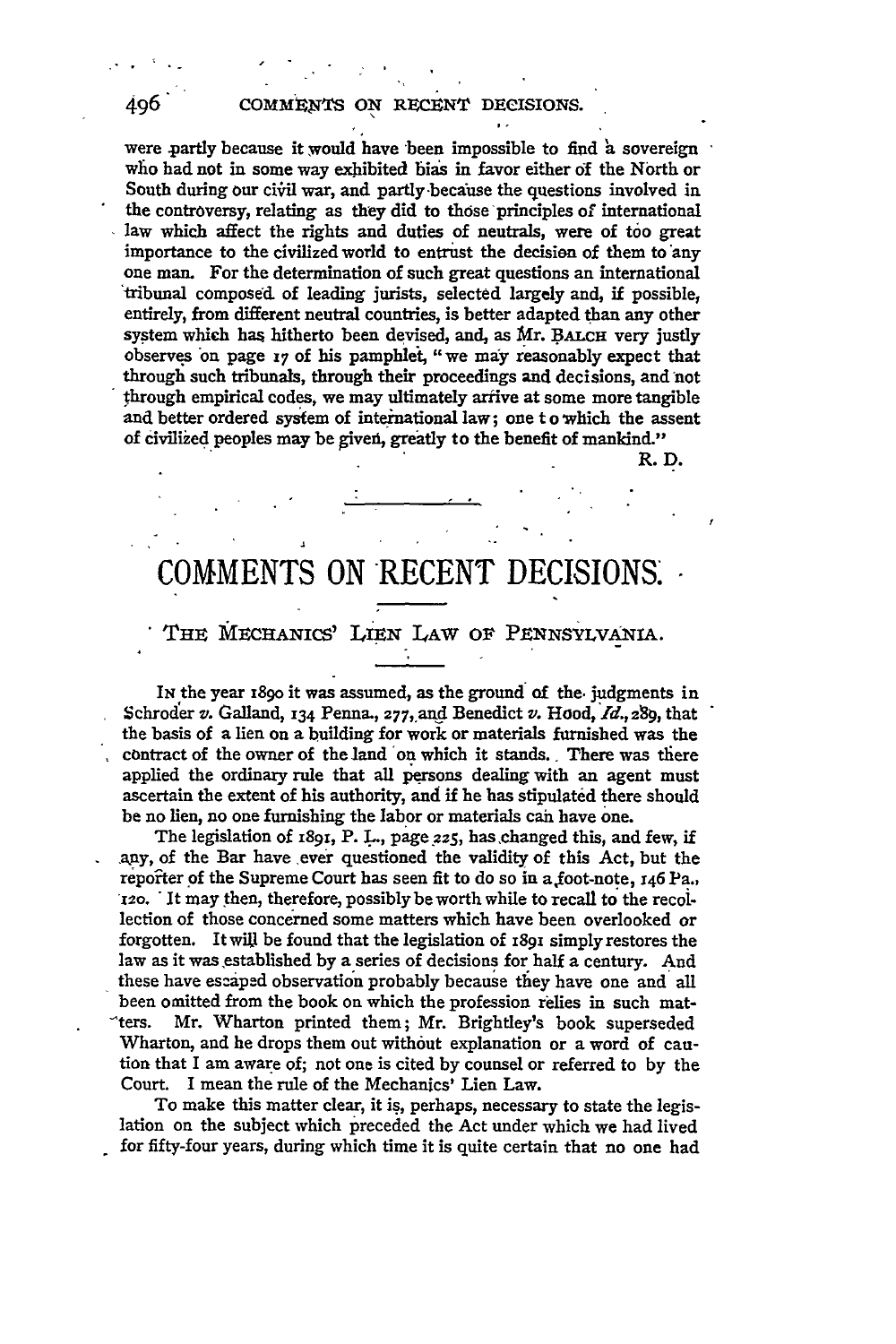ever suggested that the owner of the land could, **by** any such contrivance as that which was resorted to in the case that has been mentioned, prevent any one who furnished materials or labor from obtaining a lien on the ground and building, if the building was erected at *his instance and he was in 1possession.*

It is useless to spend time over the Act of 1803. We begin with the Act of **x8o6.** This was the first Act which has any real bearing on the subject. And without referring to it and to the judicial exposition of its meaning, we are quite likely to get **a** very incorrect notion of the meaning **of** the Act of 1836, and of the modification of that Act **by** the Act of **184o.**

The Act of 1806 (4 Smith, 4) provided that all buildings (it was originallylocal, but was largely extended) shall be subject to the payment of debts contracted for, or **by** reason of work done or materials found or provided **by** any person employed in furnishing materials for, or in the erecting or constructing such building before 'any other lien which originated subsequent to the commencement of the building. It then limited the lien as to time, unless there was an action. The supplemental Act of i8o8 gave a right to sue in *fiersonam* or in *rem* **by** *scire facias-.*

Attention is called to the absence of all reference to the owner of either building or land, so far as his intervention or consent to the putting up of the building was concerned, or to the contracting the debt for the 'work or materials, or authorizing this contract. It is not to the present purpose whether there is not enough in the Act to have authorized the construction that the owner of the land must have authorized the **cqn**tracting of the debts. It is rather difficult to deny this, looking at the remedy given by the supplement of 1808, 4 Sm., 528, which was alternate or optional. against the owner in person, or against the building; on the other hand, the restriction of the remedy to the *res* may be said 'to point the other way.

The justification for the construction put on the Act **by** the Court **by GIBsoN, C. J.,** in O'Connor v. Warner, 4 W. **& S., 223,** evidently shows that there was great surprise and evident dissatisfaction at this construction, and this -was so strong that the legislation had then interfered. However this may be, whatever may be said for the differing opinions, or rather, views of the bar, the legislature or the Court, it is not open to dispute that the meaning of this Act was settled; and this was that the lien was imposed without any reference to the action on inaction of the owner of the land. It was not necessary that he should have consented to the erection of the building; he may even have been incapable of contracting for such a thing, yet his land was bound.

The decisions, it cannot be disputed, established this, and they are justified in the elaborate judgment in O'Connor *v.* Warner, that leaves no room for doubt of the meaning or the intention of the Court. In Savoy *v.* Jones, 2 Rawle, **243,** the estate of a remainderman under a settlement was held to pass **by** a sale under a lien for bricks furnished the equitable tenant for life, GIBSON, C. J., saying that by the Act the land was pledged irrespective of ownership. In Baker *v.* Jones, **9** W., *9,* a purchaser, **by** a verbal contract, contracted a debt in building, and the legal title was held to be bound **by** the lien. In Anchutz v. McClelland, *5* **W.,**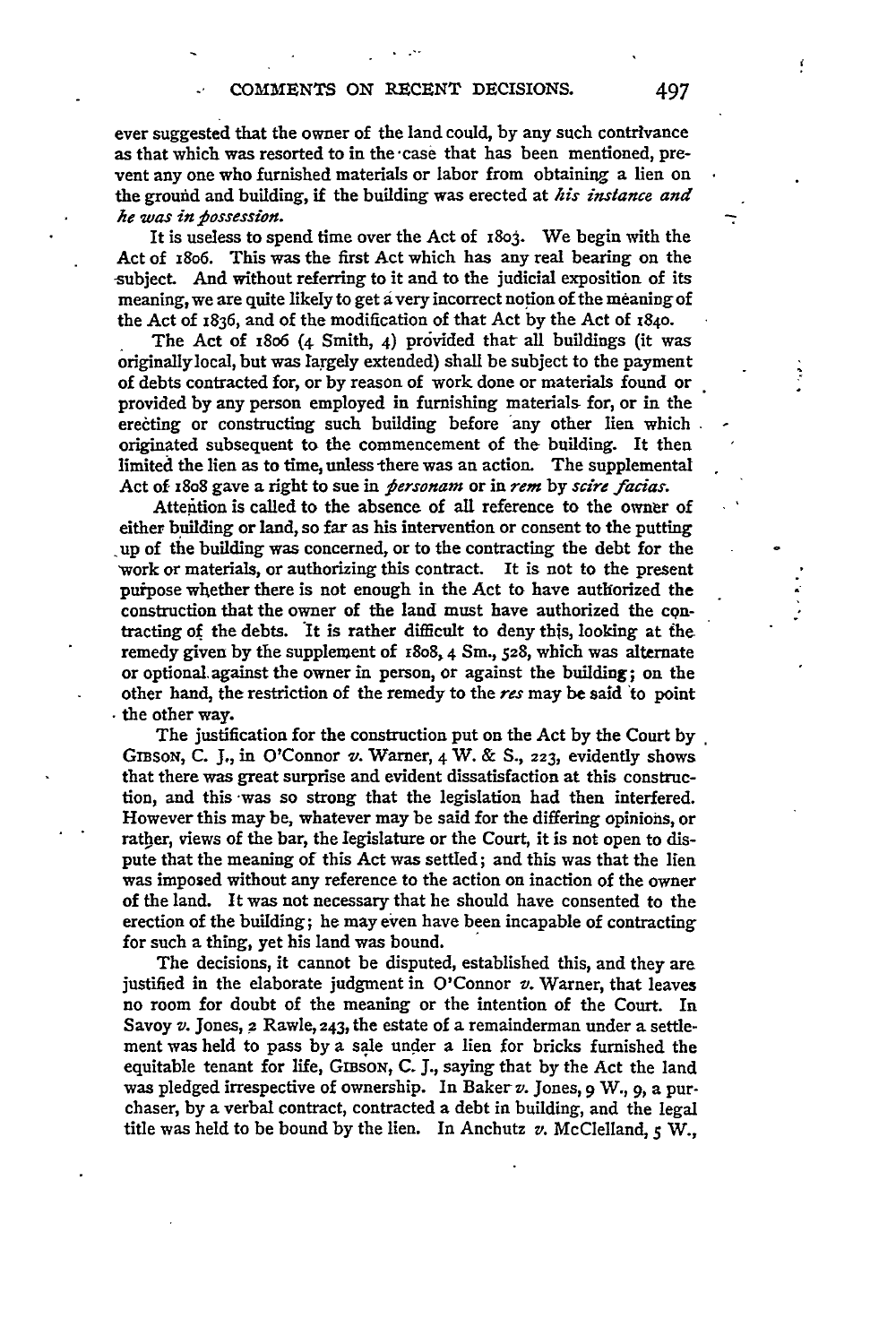**487,** a lessee foryears was the person who put up the building; the title of a trustee for the separate use of the wife of the lessor was held bound. In Bickel *v.* Jones, **7** W., **9,** the estate of -a vendor was-held bound by a lien for a building contracted for by the vendee. A sentence of GIBSON, C. J., is deserving notice; it is this-by the Act'the *legislature hyothecated* buildings for debts contracted in their construction. It is impossible to exclude all intervention of the owner more absolutely. In Holdship *v.* Abercrombie, **9** W., **52,** the same decision, was made as in Anchutz v. McClelland,  $5 W_i$ ,  $487$ , and on the same title.

Savoy v. Jones, the first of these cases, was decided in January, *1830*, and the next legislation was the Act of the 16th of June, 1836. All the other cases were decided after the passage of that Act, though all relate 'to the older Act. But the interpretation of the Act of i8o6 had been known for years, and this new Act was prepared by a commission. No one could pretend haste or inadvertence in drafting it. By it every building erected was made subject to a lien for the payment of all 'debts contracted for work done or materials furnished for or about the erection or construction of the same. It will be observed there is not a word that even by implication requires the building to be erected with the consent of the owner nor his assent to the contract by which the debt was created. Beside this, the remedy-was so changed as to eliminate all grounds for argument that it was understood or implied that he should have even consented to the erection of the building. It was confined to the building, and *a refuted* owner was made a sufficient patty. " **Of** course the right of action on the contract existed. Then came the five decisions as to the effect and intention of the old Act.

By this time there was evidently a disturbance in the public mind. If we look at the decisions the inferior Coirts were hard to restrain; at \* all-eVents,'it is evident that the community were **not** at all prepared to admit a novelty such as this into their system. The remedy is amusing -if **oue** can shut his eyes to the cruelty **9f** inviting a mechanic to invest his property on the faith of the legislative grant expounded **by** the Court, and then deprive him of it, for the new Act left no room for debate as to its meaning and intent, nor could there be any debate as to its legality after six decisions of the Supreme Court. Accordingly, on the' 28th of April, 184o, P. L., **474,** the legislature enacted that the **lien** -given **by** the Act of **i836** shall not be construed to extend to-any other or greater estate than that of the person in possession at the time of commencing the building, and at whose instance the same was erected, and no other estate shall be sold under any execution authorized **by** the Act.

It is not at all necessary, nor will it serve any good purpose to further comment on this mode of dealing with the unfortunate. people who had purchased a right under the Act of 1836, by selling or furnishing materials or labor. **-It** is sufficient to say thatthe great Chief Justice proved himself equal to the occasion. In 1839 a lease was made of a lot and the lessee put up a building, and, in doing so, contracted a debt for which a claim was filed, and under this the lot was sold, and all this occurred before the Act of 1840 was passed.

The landlord then sued for his rent accrued since the sale. It was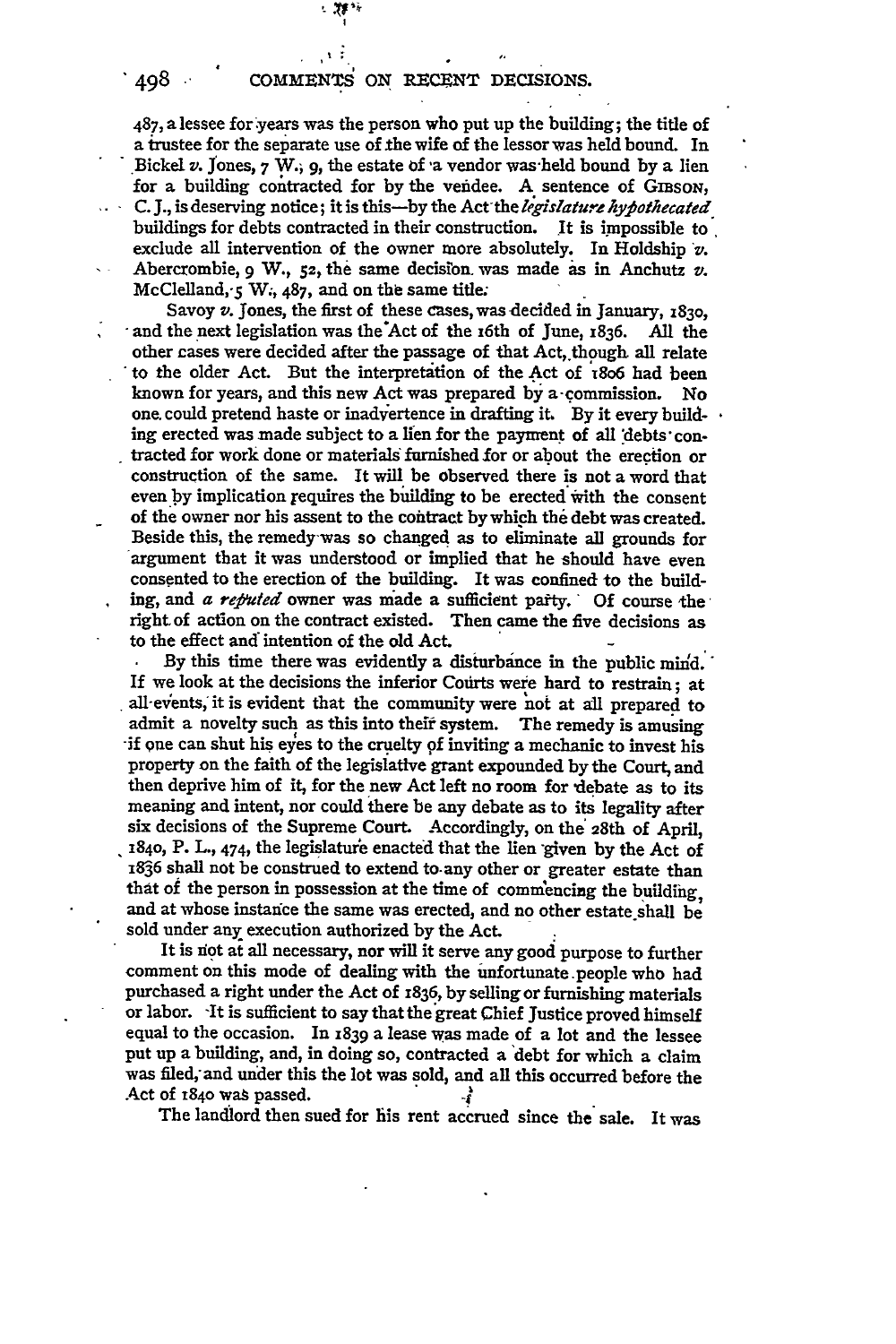**by** the Court admitted that the object of the Act of 1836 was the same **as** that of i8o6, that the revisors prepared it, knowing the construction of the former Act, and not intending to change it; and while denying the power of the legislature to change the meaning of a Statute, if that had been declared **by** the Court, yet as there had been no exposition of *this* statute, the judiciary were bound to accept the exposition of the legislature, because it was susceptible of such an explanation. Singular casuistry.

Two things seem to have been overlooked; that on the previous page of this judgment it is admitted that the Act does not mean what the legislature says it shall be said to mean, and that it was not the intention of the draftsman to give this meaning, but, on the contrary, to adopt a statute in conformity to the construction of the old one. I have pointed out how much clearer the intention is in the later than in the earlier one. The other point overlooked is that there had been a judgment and it was unreversed, and it was in *rem,* and at the time of the sale it bound the *res.* The value of this judgment lies in the fact that there is the most elaborate justification of the judgments that I have cited, and most pointedly that the Act did certainly mean to subject the land to debt contracted in building, irrespective of the wishes, intention or consent of the owner.

Now, it is of the utmost importance to consider the Act of 1840, the evil to be remedied, the mode of doing this, and the language selected for the purpose. The evil was the imposition of a lien for the cost of **a.** building not authorized to be erected **by** the owner of the land. The mode of correcting this was **by** limiting the lien to the estates **of** the owner, who, being in possession, did authorize the building. And the language used excludes the property of owners who merely assent to such' erection, or who even compel the erection, **by** confining it to the estate of the owners at whose instance the building is erected, and who are  $\dot{m} \cdot \dot{p}$ os*session* at the commencement of the building. Thus, grantors on ground rent and mortgages, who have stipulated for a building are excluded. But it should be noticed that the assent to the contract **or** to the furnishing materials is not required **by** the new Act any more than **by** the old, if the party in possession authorizes the building or does anything that -makes it to be erected *at his instance,* for the lien is imposed not **by the** owner, but **by** the legislature. Nor can anyone dispute it is quite enough if the owner has it in his option to make a lien possible **by** refusing to consent to a building. He cannot be bound if a tenant or anyone puts it up." It is always in his power, when he consents to a building being put -up, to protect himself not from the right to a lien, but from the fact of a lien existing in any injurious form, even when he is the person at whose instance it is erected.

It never was intended that the owner of the land **by** restricting the right of his builder or contractor could exclude the lien. **A** moment's reflection would have shown that the statute was a mere trap for the unwary if this were so. And that as soon as such a rule was promulgated, there never would be a chance for a lien to exist. No one but the unlearned in the tricks of the trade would ever voluntarily fail to excludethe right of lien.